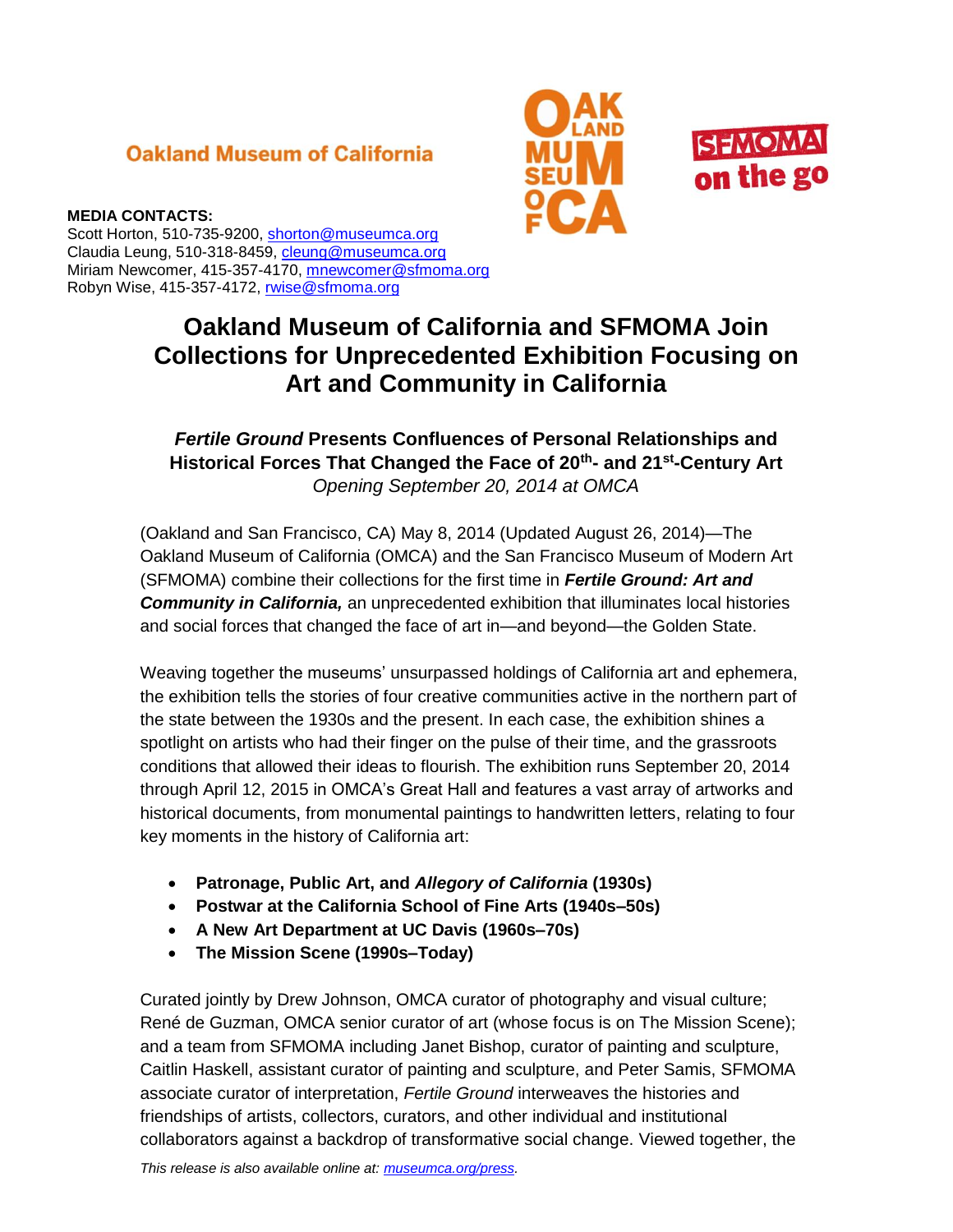materials assembled present a rare opportunity to consider what catalyzed these four remarkable outpourings of creativity, social awareness, and arts patronage.

The exhibition will include works by **Diego Rivera**, **Frida Kahlo**, **Mark Rothko**, **Edward Weston**, **Peter Stackpole**, **Maynard Dixon**, **Dorothea Lange**, **Ansel Adams**, **Imogen Cunningham**, **David Park**, **Clyfford Still**, **Jay DeFeo**, **Joan Brown**, **Richard Diebenkorn**, **James Weeks**, **Robert Arneson**, **William T. Wiley**, **Roy De Forest**, **Wayne Thiebaud**, **Bruce Nauman**, **Manuel Neri**, **Deborah Butterfield**, **Barry McGee**, **Margaret Kilgallen**, **Rigo 23**, **Johanna Jackson, Chris Johanson, Alicia McCarthy, Ruby Neri,** and many others. The texture of time and place will be evoked through historical film footage, media stations containing interviews with artists, and "community lounges" where visitors can browse books, ephemera, and other resources. Artifacts, media, and interactive experiences will be placed in dialogue with artworks to situate these objects within larger historical and cultural moments and trends such as the Great Depression, World War II, and the 1960s counterculture. Relational drawings by artist Amanda Eicher will convey the interconnected relationships among artists, patrons, museums, teachers, curators, and other personalities during each era.

#### **Patronage, Public Art, and** *Allegory of California*

During the heart of the Great Depression, the muralist Diego Rivera and his young wife, painter Frida Kahlo, moved from Mexico to San Francisco. Although they came to the city for Rivera to paint the monumental fresco *Allegory of California* (1930–31) at the Pacific Stock Exchange, the couple arrived to find a community of like-minded, socially aware artists that included Dorothea Lange, Sargent Johnson, and the Coit Tower muralists—artists who insisted on the primacy of workers and the rights of the unemployed even as they executed commissions for the Federal government.

#### **Postwar at the California School of Fine Arts**

In the years immediately following World War II, artists and administrators active at the California School of Fine Arts (CSFA; now San Francisco Art Institute) played a decisive role in shaping national conversations about advanced painting. CSFA became a critical site where, even after the tenures of the great Abstract Expressionists Clyfford Still and Mark Rothko, debates about the continued relevance of the human figure spurred surprising innovation in the work of David Park and Richard Diebenkorn.

#### **A New Art Department at UC Davis**

In the late 1950s, the agrarian town of Davis was shaken up by a brand new University of California campus, which included a studio art faculty with painters and sculptors such as Robert Arneson, Wayne Thiebaud, and William T. Wiley, and students including Bruce Nauman. During the remarkable tenure of the founding art faculty, the formerly sleepy town of Davis became a haven for new freedoms of expression, often sourced in the pop objects and imagery of a brand new consumer society.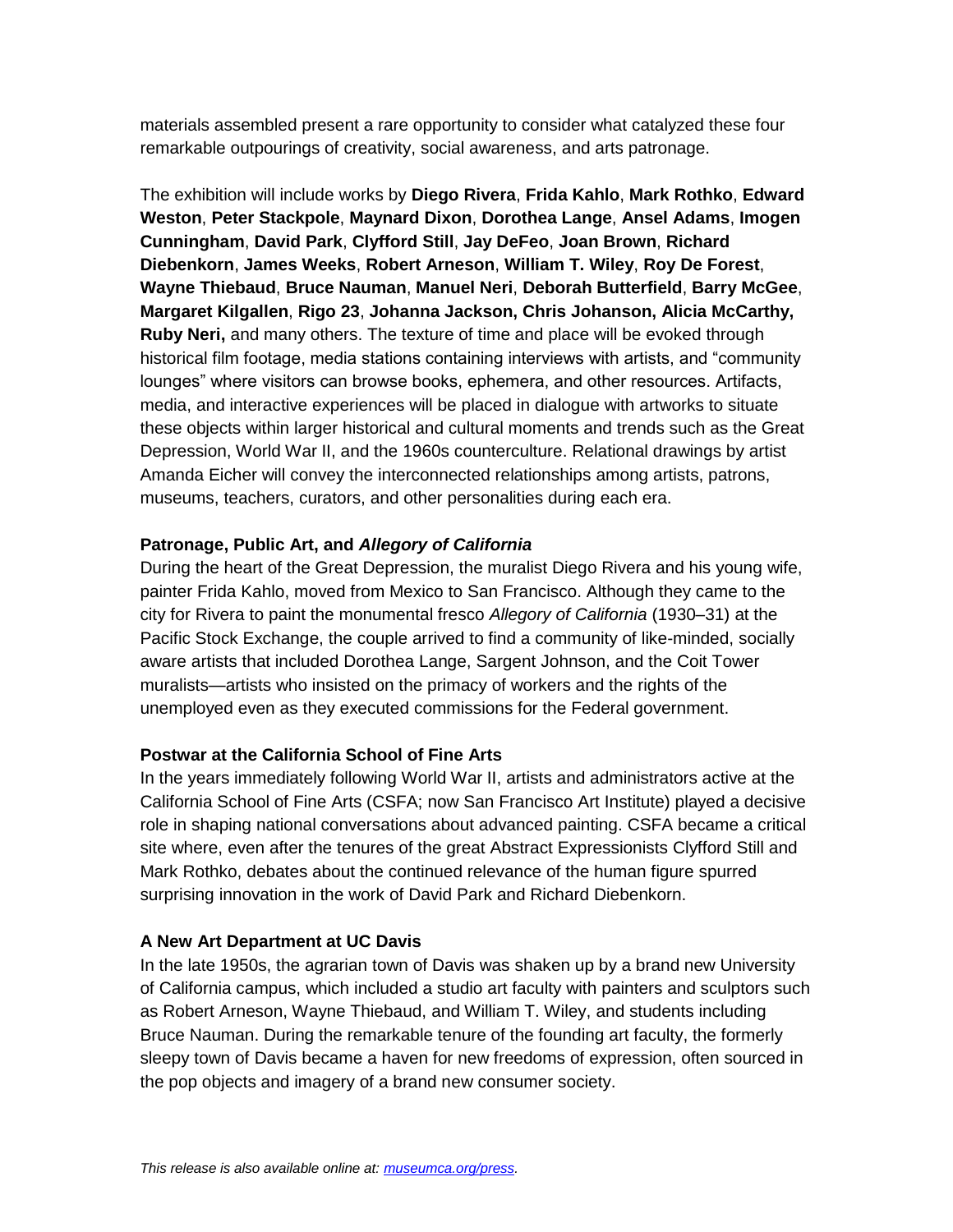#### **The Mission Scene**

The most recent moment highlighted in the exhibition takes us to San Francisco's Mission District during the dot-com boom of the 1990s, when a renegade band of artists including Chris Johanson, Margaret Kilgallen, and Barry McGee formulated an aesthetic of resistance born of handmade traditions, the better to reject the tech-based, capitalintensive society that they feared would steamroll not only their neighborhood, but the human spirit at large. Including three new commissioned works from Johanson, Alicia McCarthy, and Ruby Neri (daughter of Manuel Neri, whose work is in the UC Davis section), this section tells the story of how artists and community came together during a time of change and crisis. In keeping with the spirit of the exhibition, the three commissioned artists will invite colleagues of theirs to exhibit with them in *Fertile Ground*.

"*Fertile Ground* is just as interested in how the art came to be as it is in the art itself," says OMCA Curator of Photography and Visual Culture Drew Johnson. "These four moments arose from unique combinations of time, place, and personality. They were creative 'hothouses,' which flourished, sometimes briefly, changing art in important ways. We hope visitors will recognize times when their own lives were energized by fertile ground."

"It is exciting to be able to share stories in *Fertile Ground* that can be told in richer, more nuanced ways through our two collections than either museum could tell on its own," says SFMOMA Curator of Painting and Sculpture Janet Bishop. "SFMOMA has learned a tremendous amount from OMCA's multidisciplinary approach."

*Fertile Ground: Art and Community in California* is jointly organized by the Oakland Museum of California and the San Francisco Museum of Modern Art.

The exhibition is made possible by generous support from the Evelyn D. Haas Exhibition Fund, the Oakland Museum Women's Board, OMCA Art Guild, SFMOMA's Collectors Forum, Barclay and Sharon Simpson, the Fisher Family, Pat Wilson, Quinn Delaney and Wayne Jordan, Frederick G. Novy and Susanna Novy MacDonald, the Helen Forster Novy Fund, and Nancy and Steven H. Oliver.

Additional support is provided by SFMOMA's Bay Area Contemporary Arts Exhibition Fund, founded by Agnes Cowles Bourne, Ann Hatch/Clinton Walker Fund, Maryellen and Frank Herringer, Eileen and Peter Michael, Christine and Michael Murray, Paul Sack and Shirley Davis, Judy C. Webb, and Anita and Ronald C. Wornick.

#### **RELATED PROGRAM**

#### *but what you want is far away* **Friday, November 7, 2014**

An evening of performance that explores the queer experience in contemporary art practice, and a local perspective on California as a place where making art and building community come together*.* Held at OMCA, the evening features new poetry, dance, and sound, includes the world premiere of *god sees everything*, a dance-driven piece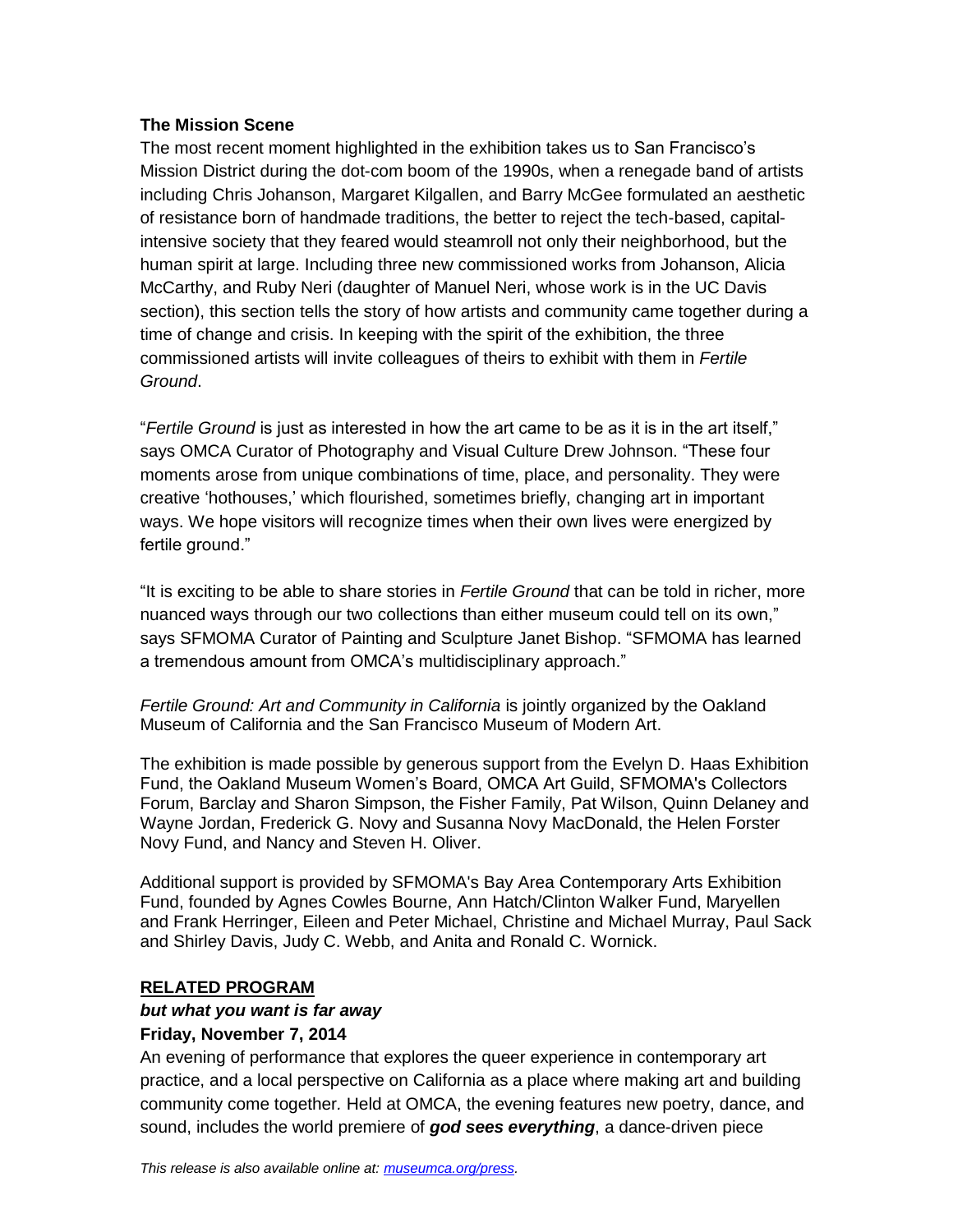directed and choreographed by Phoebe Osborne that explores the complexity of California as a symbol of abundance and freedom. The event's key collaborators include choreographer **Phoebe Osborne**, painter and sculptor **Lisa Jonas Taylor,** musician **Colin Self**, among others. The event takes place during **Friday Nights @ OMCA**, the Museum's weekly late-night party featuring Off the Grid food trucks, performances, and live music. Tickets for *but what you want is far away* are **\$10 general and \$5 for OMCA and SFMOMA members**, and include gallery admission. For more information visit **[museumca.org/faraway](file://munch/Marketing/PR%20SHARED/EXHIBITIONS/exhibitions%20fy15/Fertile%20Ground%20(OMCA)/museumca.org/faraway)**.

# **ABOUT THE OMCA/SFMOMA COLLABORATION**

*Fertile Ground: Art and Community in California* is part of SFMOMA's [On the Go](http://www.sfmoma.org/about/press/press_news/releases/932) program of collaborative museum exhibitions and other off-site presentations taking place while its building is temporarily closed for [expansion construction](http://www.sfmoma.org/about/press/press_news/releases/905) through early 2016. While OMCA and SFMOMA have partnered on projects in the past, *Fertile Ground* represents the deepest collaboration in the shared history of the two institutions.

#### Cont'd

# **ABOUT THE OAKLAND MUSEUM OF CALIFORNIA**

The Oakland Museum of California (OMCA) brings together collections of art, history, and natural science under one roof to tell the extraordinary stories of California and its people. OMCA's groundbreaking exhibits tell the many stories that comprise California with many voices, often drawing on first-person accounts by people who have shaped California's cultural heritage. Visitors are invited to actively participate in the Museum as they learn about the natural, artistic, and social forces that affect the state and investigate their own role in both its history and its future. With more than 1.9 million objects, OMCA is a leading cultural institution of the Bay Area and a resource for the research and understanding of California's dynamic cultural and environmental heritage. For more on OMCA's upcoming exhibitions and programs, visit [museumca.org.](file://munch/Marketing/PR%20SHARED/chaskell/AppData/Local/Microsoft/Windows/AppData/Local/Temp/museumca.org)

# **ABOUT THE SAN FRANCISCO MUSEUM OF MODERN ART**

Founded in 1935 as the first West Coast museum devoted to modern and contemporary art, SFMOMA is currently undergoing a major [expansion](http://www.sfmoma.org/about/press/press_news/releases/905) opening in 2016 that will significantly enhance its gallery, education, and public spaces, enabling the Museum to better showcase its expanded permanent collection. During the interim, SFMOMA is [on](http://www.sfmoma.org/about/press/press_news/releases/932)  [the go](http://www.sfmoma.org/about/press/press_news/releases/932) throughout the Bay Area and beyond with a dynamic slate of exhibitions, major outdoor projects, site-specific installations, and new education initiatives. For more information about SFMOMA, its off-site programming, and its expansion project, visit [sfmoma.org.](http://sfmoma.org/)

# **OAKLAND MUSEUM OF CALIFORNIA VISITOR INFORMATION**

*This release is also available online at[: museumca.org/press.](http://www.museumca.org/press)* The Oakland Museum of California (OMCA) is at 1000 Oak Street, at 10th Street, in Oakland. Museum admission is \$15 general; \$10 seniors and students with valid ID, \$6 youth ages 9 to 17, and free for Members and children 8 and under. During Friday Nights @ OMCA, from 5 to 9 pm, admission is half-price for adults, free for ages 18 and